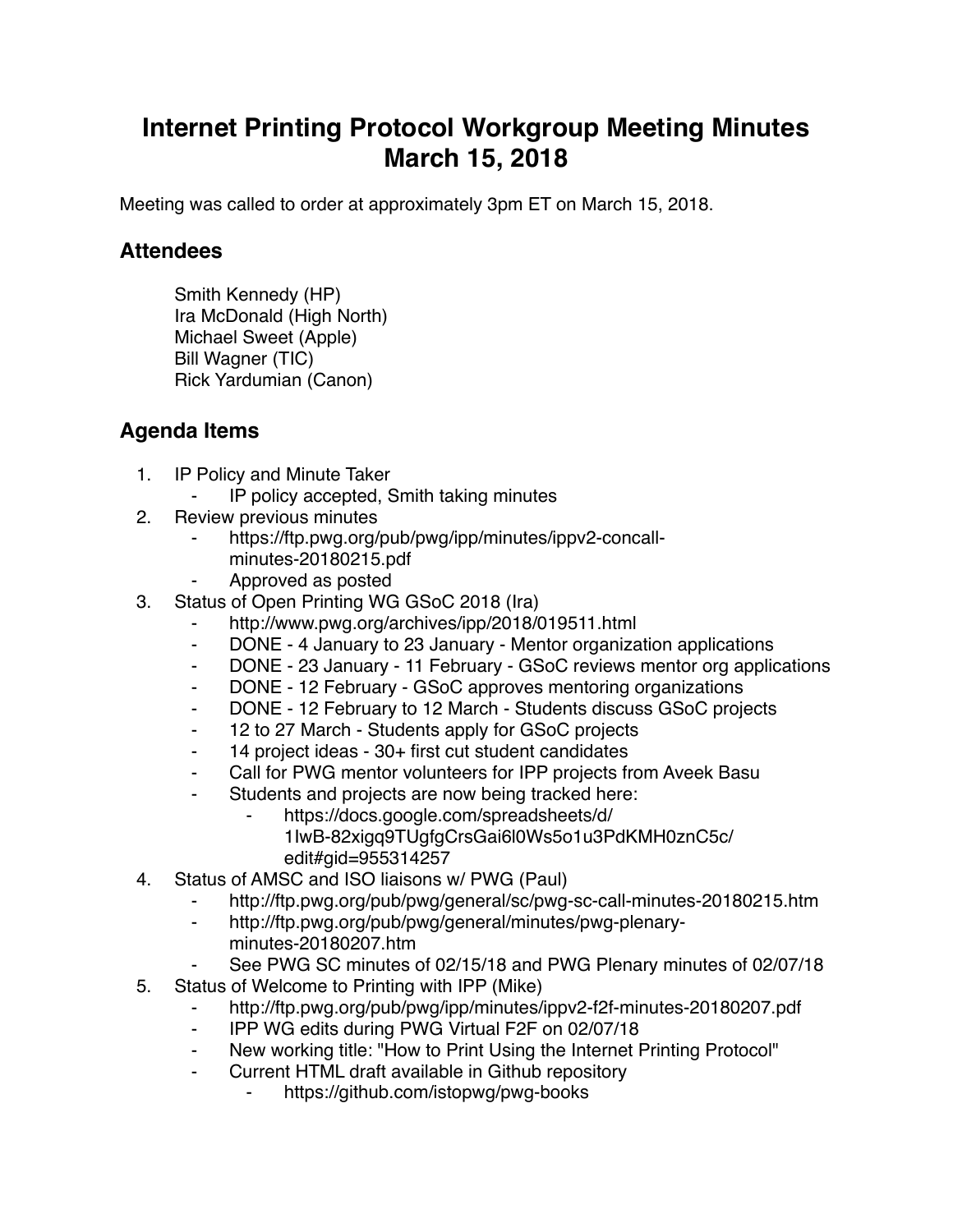- Schedule TBD
- 6. Status of IPP HTTP Authentication white paper (Smith)
	- http://ftp.pwg.org/pub/pwg/ipp/whitepaper/tb-ippauth-20180123-rev.pdf
	- ⁃ Interim draft PWG Virtual F2F review on 02/08/18
	- Schedule TBD
- 7. Status/Review of IPP Encrypted Jobs and Documents
	- https://ftp.pwg.org/pub/pwg/ipp/wd/wd-trustnoone-20180219.pdf
	- ⁃ https://ftp.pwg.org/pub/pwg/ipp/slides/ipp-document-encryptionfebruary-18.pdf
	- ⁃ Initial draft output of PWG Virtual F2F and IPP WG discussions
	- Schedule TBD
- 8. Status of IPP System Service (Ira/Mike)
	- https://ftp.pwg.org/pub/pwg/ipp/wd/wd-ippsystem10-20180214-rev.pdf
	- ⁃ http://www.pwg.org/archives/ipp/2018/019475.html
	- ⁃ Prototype draft PWG Virtual F2F review on 02/07/18
	- Schedule prototype in "ippserver" Stable draft in Q2/Q3 2018
	- ⁃ Prototyping tasks being tracked as a Github project:
	- https://github.com/istopwg/ippsample/projects/1
- 9. Status/Review of IPP Privacy Attributes (Mike)
	- https://ftp.pwg.org/pub/pwg/ipp/wd/wd-ippprivacy10-20180215.pdf
	- ⁃ http://www.pwg.org/archives/ipp/2018/019499.html
	- ⁃ Interim draft IPP WG review on 02/15/18
	- Section 7.1:
		- ⁃ Drop ", see:"
		- Fix lines 339-340 (should be a regular paragraph)
	- ⁃ Section 7.2:
		- ⁃ Change SHOULDs to MUSTs
	- Section 7.3:
		- ⁃ Change "SHOULD provide" to "MUST support"
	- Section 7.4:
		- Heading: Logging
		- ⁃ Printers MUST support logging of all changes to privacy attributes and SHOULD support logging of all access to privacy attributes of objects under the Printer's control.
	- Add informative reference to GDPR
		- Maybe "https://gdpr-info.eu"?
- 10. Status of IPP Everywhere Printer Self-Certification 1.0 Update 3?
	- http://ftp.pwg.org/pub/pwg/ipp/minutes/ippv2-concallminutes-20180215.pdf
	- ⁃ Goals, ipptool and ippfind updates
	- Schedule TBD
- 11. Review of IPP Job Save Password (Smith)
	- https://ftp.pwg.org/pub/pwg/ipp/whitepaper/tbsavepassword-20180313.pdf
	- ⁃ http://www.pwg.org/archives/ipp/2018/019528.html
	- Interim draft for IPP WG review on 03/15/18
	- Section 4.1: